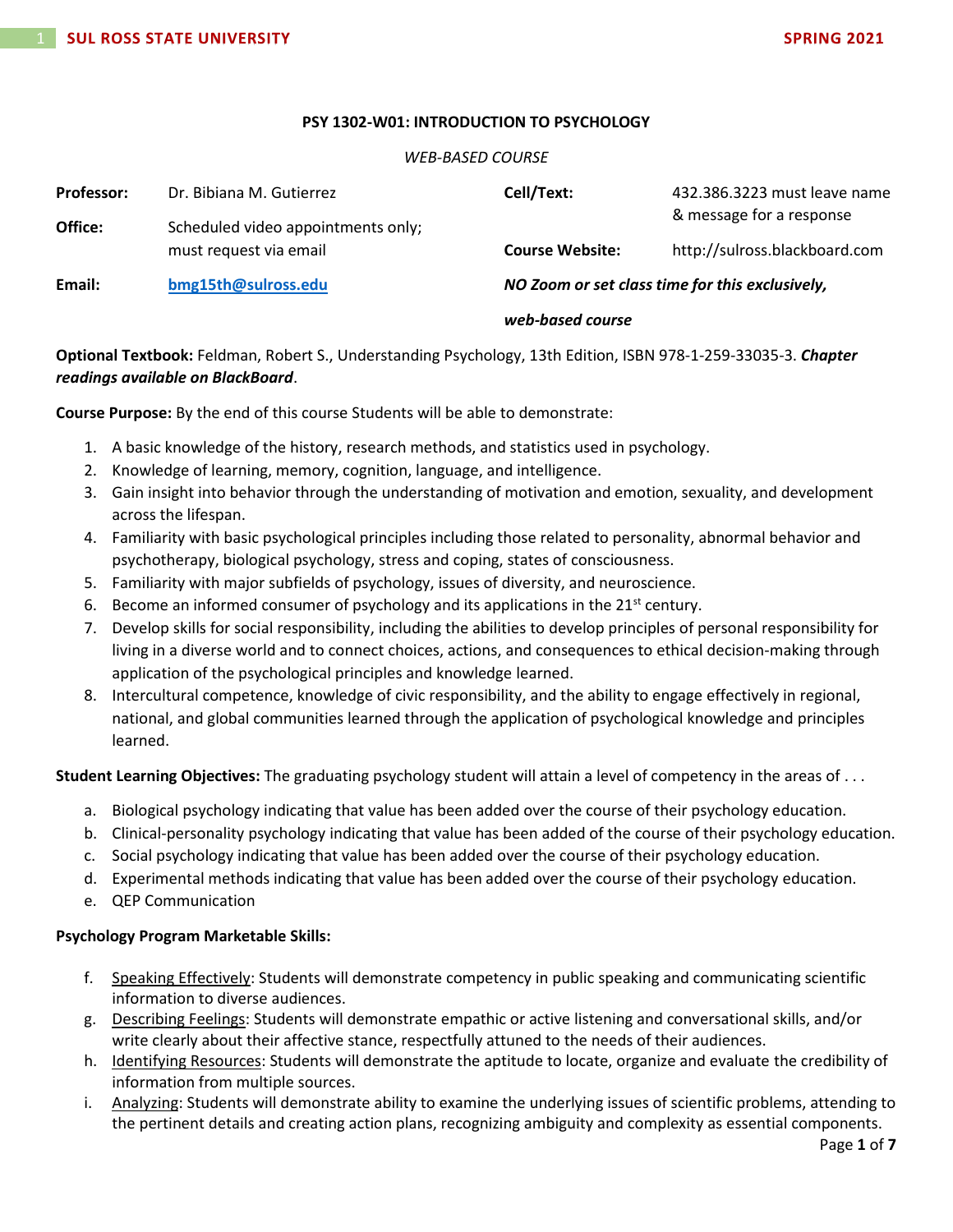**Distance Education Statement:** Students enrolled in distance education courses have equal access to the university's academic support services, such as Smarthinking, library resources, online databases, and instructional technology support. For more information about accessing these resources, visit the SRSU website. Students should correspond using Sul Ross email accounts and submit online assignments through Blackboard, which requires secure login information to verify students' identities and to protect students' information. The procedures for filing a student complaint are included in the student handbook. Students enrolled in distance education courses at Sul Ross are expected to adhere to all policies pertaining to academic honesty and appropriate student conduct, as described in the student handbook. Students in webbased courses must maintain appropriate equipment and software, according to the needs and requirements of the course, as outlined on the SRSU website.

# **Course Policies:**

# **1. Attendance and Class preparation:**

Class attendance is governed by the SRSU policy stated in the schedule of classes. Students will be dropped with an "F" when you have accumulated six (6) or more absences OR the equivalent in a web-based course. Class attendance in this course includes logging onto Black Board during the first week of class, taking exams and submitting posts on time, etc.

## **2. Late Work and Make-Up Assignments:**

If you cannot participate in this web-based class due to an emergency, excused-absence, or universityauthorized absence, inform the professor as soon as possible *via email* of the situation. Late or make-up assignments and exams will only be accepted in the case of an emergency or excused absence with appropriate documentation (doctor's note, etc.)

Students absent for a *university-authorized activity* (such as a game, tournament, or event) will be allowed to make up the missed exam and/or complete the assignment scheduled for that day. **However,** it is the Student's responsibility to make these **arrangements for make-up exams/assignments with the professor** *BEFORE* **the absence via email request.** This **DOES NOT INCLUDE** absences related to paid (SRSU or otherwise) employment.

## **4. If You Get/Are Sick**:

Student health services [\(https://www.sulross.edu/page/343/student-health-services\)](https://www.sulross.edu/page/343/student-health-services) is staffed by a [registered](https://www.sulross.edu/faculty-and-staff/945/health-services-coordinator)  [nurse](https://www.sulross.edu/faculty-and-staff/945/health-services-coordinator) located in University Center Suite 211 from 8 am- 5 pm Monday through Friday. Minor treatments, [over](http://www.sulross.edu/page/1462/medications)[the-counter medication](http://www.sulross.edu/page/1462/medications) and basic first-aid supplies are available at no cost to Students. SRSU has a Student medical agreement with [Preventive Care Health Services \(PCHS\)](http://www.pchsmedclinic.org/locations) to provide limited outpatient care, see [covered](http://www.sulross.edu/page/1471/preventive-care-health-services)  [services.](http://www.sulross.edu/page/1471/preventive-care-health-services) The clinic is [located opposite Alpine High School](http://www.sulross.edu/gallery-image/4341/health-service-locations) across State highway 118 North with parking off Anson Avenue from 8 am to 5 pm Monday through Friday and the 2nd Saturday of each month from 9 am to 3 pm. To schedule an appointment, call (432) 837-4555. Your current Student ID card will be requested at check-in.

## **5. Students with Special Needs:**

Sul Ross State University (SRSU) is committed to equal access in compliance with Americans with Disabilities Act of 1973. It is SRSU policy to provide reasonable accommodations to students with documented disabilities and it is the Student's responsibility to initiate the request. **Please contact the Accessibility Services Coordinator, Ferguson Hall (Room 112) at 432.837.8203; mailing address is P.O. Box C-171 Sul Ross State University, Alpine, Texas 79832. Students should then contact the instructor as soon as possible to initiate the recommended accommodations.**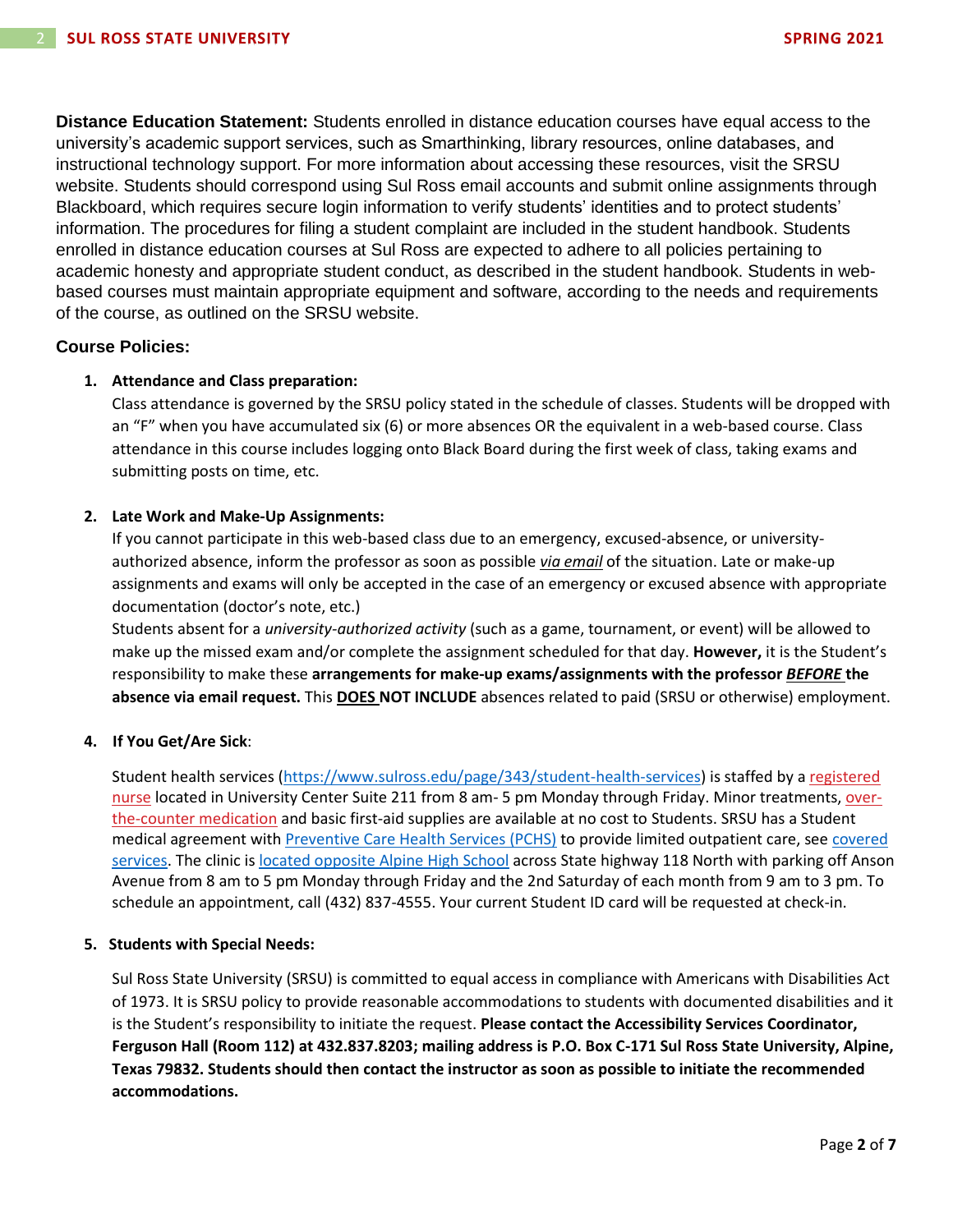#### **6. Religious Observance:**

Any student absent from classes for the observance of a religious holy day will be allowed to take make-up the exam/assignment scheduled for that day. Arrangements for missing class due to a religious observance must be made with the professor via email *BEFORE* that absence.

## **7. Course Behaviors - Respect and Disruptions:**

Watch the **VIDEO on NETIQUETTE** on Black Board. You are encouraged and expected to openly engage in discussions, ask questions, share ideas, and express your thoughts in this web-based course in the same manner as in a face-to-face course. Please treat each other with dignity and respect and avoid disruptive behaviors. You are responsible for knowing what behaviors are acceptable versus unacceptable as referred to in the Student Conduct and Discipline section of the SRSU Student Handbook

[\(http://www.sulross.edu/sites/default/files//sites/default/files/users/docs/stulife/student\\_conduct\\_discipline.p](http://www.sulross.edu/sites/default/files/sites/default/files/users/docs/stulife/student_conduct_discipline.pdf) [df\)](http://www.sulross.edu/sites/default/files/sites/default/files/users/docs/stulife/student_conduct_discipline.pdf).

## **8. Academic Integrity:**

Any instance of academic misconduct such as turning in an identical written assignment for another course without approval, cheating and plagiarizing written assignments, collusion, or misrepresenting facts will be punished to the full extent of the university's disciplinary policy and/or through legal action if indicated. You are responsible for reading the statement on *Academic Honesty* in the SRSU Student Handbook [\(http://www.sulross.edu/sites/default/files//sites/default/files/users/docs/stulife/student\\_conduct\\_discipline.p](http://www.sulross.edu/sites/default/files/sites/default/files/users/docs/stulife/student_conduct_discipline.pdf)  $df$ ). The faculty considers academic dishonesty to be a serious matter and will act accordingly. Students caught engaging in any form of academic dishonesty will receive no credit for assignments/exams and more severe penalties may be pursued, including but not limited to failing the course.

## **9. Communicating with the Professor:**

The best way to contact me is through email at [bmg15th@sulross.edu.](mailto:bmg15th@sulross.edu) I strive to respond as soon as possible. If you do not receive a reply within 24 to 48 hours, please resend your email or call my office at 432.837.8163 and leave a message if unavailable. During weekends, holidays, and breaks there may be a longer delay in a response until the next regular workday.

## **COURSE REQUIREMENTS:**

- 1. **Regular and active Black Board Participation (BP = 100 points).** Your individual activity on black board will be monitored via logs maintained by Black Board. It is your responsibility to check your email daily and for any announcements related to this course. (This is a subjective judgment on my part regarding the quality of your participation, taking exams when scheduled, submitting assignments on time, and posting as required by due dates).
- 2. **Complete ORIENTATION TO BLACK BOARD (OBB = 25 points)** which includes the **SYLLABUS QUIZ.**
- **3. Fourteen (14) Exams (each EXM = 100 points; 1400 total points).** *There are ABSOLUTELY NO MAKE-UPS on the Final Exam which is NOT cumulative.* All EXAMS are open book and notes.
- *4.* **Discussion Posts (DP = 20/post; 300 pts total)** (paragraph in the range of 3 to 4 sentences or more if you wish) of your thoughts, feelings, ideas, and/or reactions to your chapter readings as related to your experience and/or other things you have learned. *These summaries will be posted publicly for all students in the course to view* for the purpose of creating a sense of universality of experience and enhancing shared learning. It can also be a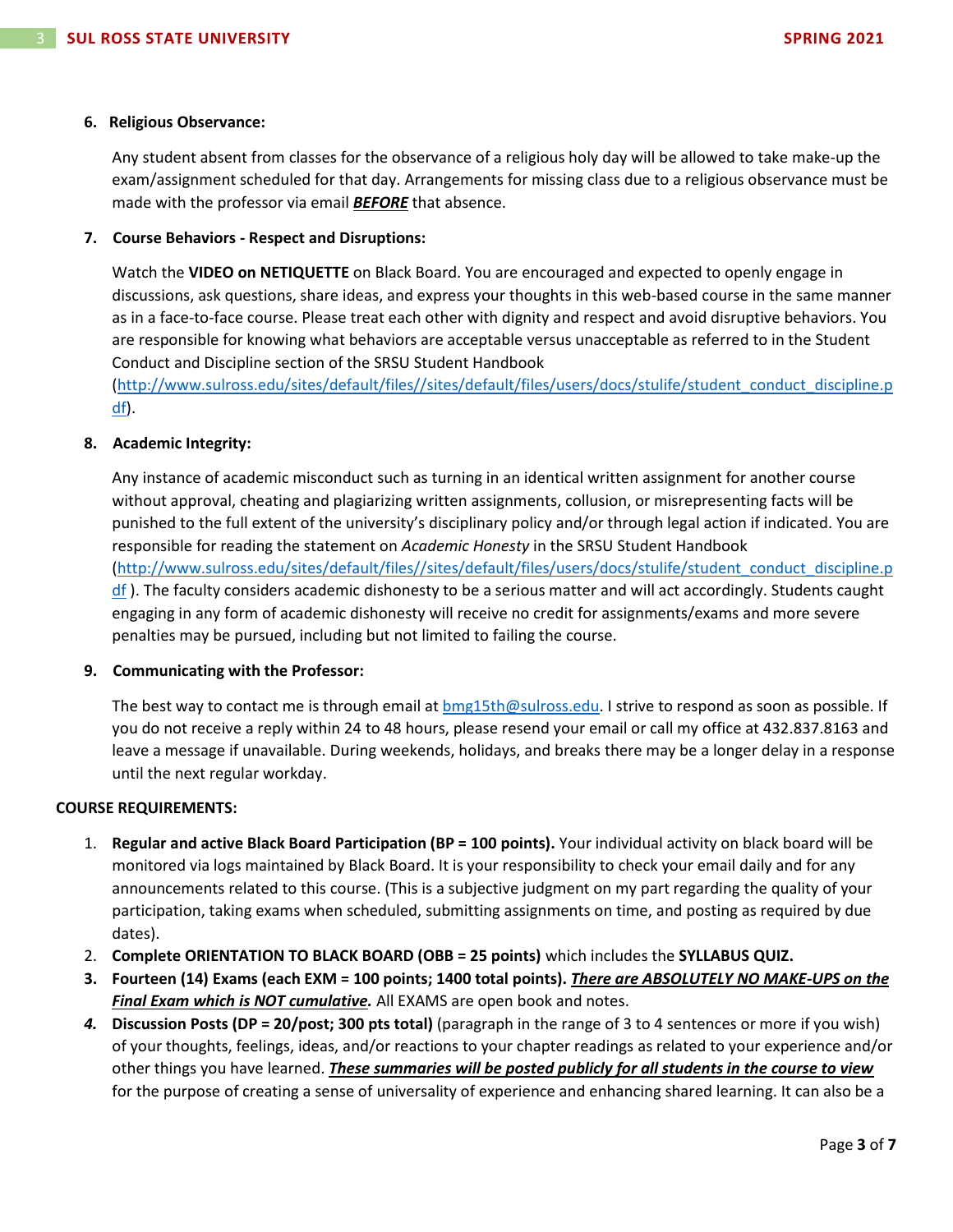spring-board to encourage conversations (threads) among students if you wish. *Please be mindful that once posted, your posts cannot be changed or deleted, and are monitored by the professor.*

*5.* **Summary Paper (SP = 50 points).** A summary of your experience in this course, what you learned, how you may have changed, future aspirations, etc. *Does not need to be in any specific writing format.* ☺ **Your work will be graded on organization, grammar, spelling, and quality of effort.** Paper must be 2-3 pages double-spaced.

## **GRADE SCALE:**

**90–100 = A; 80 –89 = B; 70–79 = C; 60-69 = D; 0-59 = F**

**PLEASE READ:** During the course of this class, Students may have strong emotional/psychological reactions to the course material and/or discussions. If at Student feels they are having difficulty with the learning environment, please discuss this with the professor immediately before continuing the course. Counseling and Accessibility Services [\(http://www.sulross.edu/section/2408/counseling-accessibility-services\)](http://www.sulross.edu/section/2408/counseling-accessibility-services) can provide brief, short-term individual and group counseling or refer you to off-campus providers. You have already paid for these services through your Student Service Fee, whether you use them or not.

*If you have any issue or concern, I would appreciate you speaking with me first. If you feel we cannot come to a reasonable resolution, know that you can speak with the BASS Department Chair, Dr. Mark Saka (432.837.8157) regarding your concerns.*

*I endeavor to maintain a safe as possible learning environment for all and expect the highest standard of conduct from each one of us and the collective. I welcome constructive feedback in the service of this goal.*

*This syllabus is accurate to the best of my ability, but I reserve the right to modify it at any time and will inform you as soon as possible when I do. If I do make any changes, I aspire to do so for the reasons of Student fairness and/or circumstances beyond my control.*

# **COURSE SCHEDULE**

## **WEEK 1** (8/23-8/29)

**READ** Syllabus, Preface xxv – xxxviii, Chapter1 (by Friday 8/27)

**SYLLABUS QUIZ** and **START HERE** orientation to BLACK BOARD (by Sunday 8/30 *midnight*)

**POST1** *Introduce yourself* **and Chapter 1** (by Sunday 8/29 *midnight*)

## **Week 2 (8/30-9/5)**

**READ** Chapter 2 Psychological Research (by Friday 9/3)

**POST2** Over Chapter 2 by Sunday 9/5 *midnight*)

**EXAM1 over Chapters 1** Available on Black Board (90 mins to complete) **Open from 8am (Monday 8/30)** *CLOSES midnight (Friday 9/3)*

# **Week 3 (9/6-9/12)**

**READ** Chapter 3 Neuroscience and Behavior (by Friday 9/10)

**POST3 over Chapter 3** (by Sunday 9/12 *midnight*)

**EXAM2 over Chapter 2** on Black Board (90 mins to complete) **Open from 8am (Monday 9/6)** *CLOSES midnight (Friday 9/10)*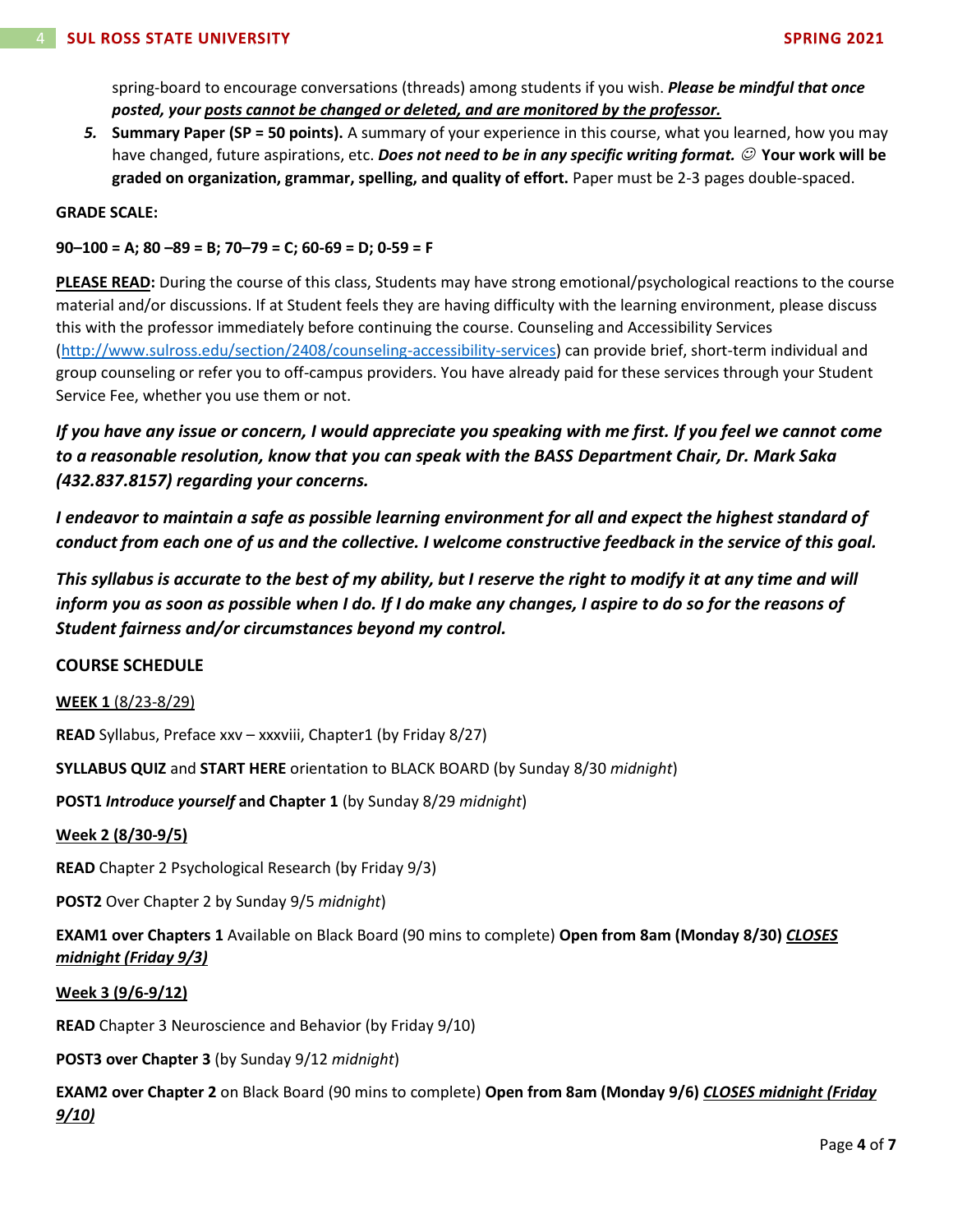# **Week 4 (9/13-9/19)**

**READ** Chapter 4 Sensation and Behavior (by Friday 9/17)

**POST4 Over Chapter 4** (by Sunday 9/19 *midnight*)

**EXAM3 over Chapter 3** on Black Board (90 mins to complete) **Open from 8am (Monday 9/13)** *CLOSES midnight (Friday 9/19)*

**Week 5 (9/20-9/26)**

**READ** Chapter 5 States of Consciousness (by Friday 9/24)

**POST5 Over Chapter 5** (by Sunday 9/26 *midnight*)

**EXAM4 over Chapter 4** on Black Board (90 mins to complete) **Open from 8am (Monday 9/20)** *CLOSES midnight (Friday 9/24)*

**Week 6 (9/27-10/3)**

**READ** Chapter 6 Learning (by Friday 10/1)

**POST6 Over Chapter 6** (by Sunday 10/3 *midnight*)

**EXAM5 over Chapter 5** on Black Board (90 mins to complete) **Open from 8am (Monday 9/27)** *CLOSES midnight (Friday 10/1)*

#### **Week 7 (10/4-10/10)**

**READ** Chapter 7 Memory (by Friday 10/8)

**POST7 Over Chapter 7** (by Sunday 10/10 *midnight*)

**EXAM6 over Chapter 6** on Black Board (90 mins to complete) **Open from 8am (Monday 10/4)** *CLOSES midnight (Friday 1089)*

## **Week 8 (10/11-10/17)**

**READ** Chapter 8 Cognition and Language (by Friday 10/15)

**POST8 Over Chapter 8** (by Sunday 10/17 *midnight*)

**EXAM7 over Chapter 7** on Black Board (90 mins to complete) **Open from 8am (Monday 10/11)** *CLOSES midnight (Friday 10/15)*

#### **Week 9 (10/18-10/24)**

**READ** Chapter 9 Intelligence (by Friday 10/22)

**POST9 Over Chapter 9** (by Sunday 10/24 *midnight*)

**EXAM8 over Chapter 8** on Black Board (90 mins to complete) **Open from 8am (Monday 10/18)** *CLOSES midnight (Friday 10/01)*

## **Week 10 (10/25-10/31)**

**READ** Chapter 10 Motivation and Emotion (by Friday 10/29)

## **POST10 Over Chapter 10** (by Sunday 10/31 *midnight*)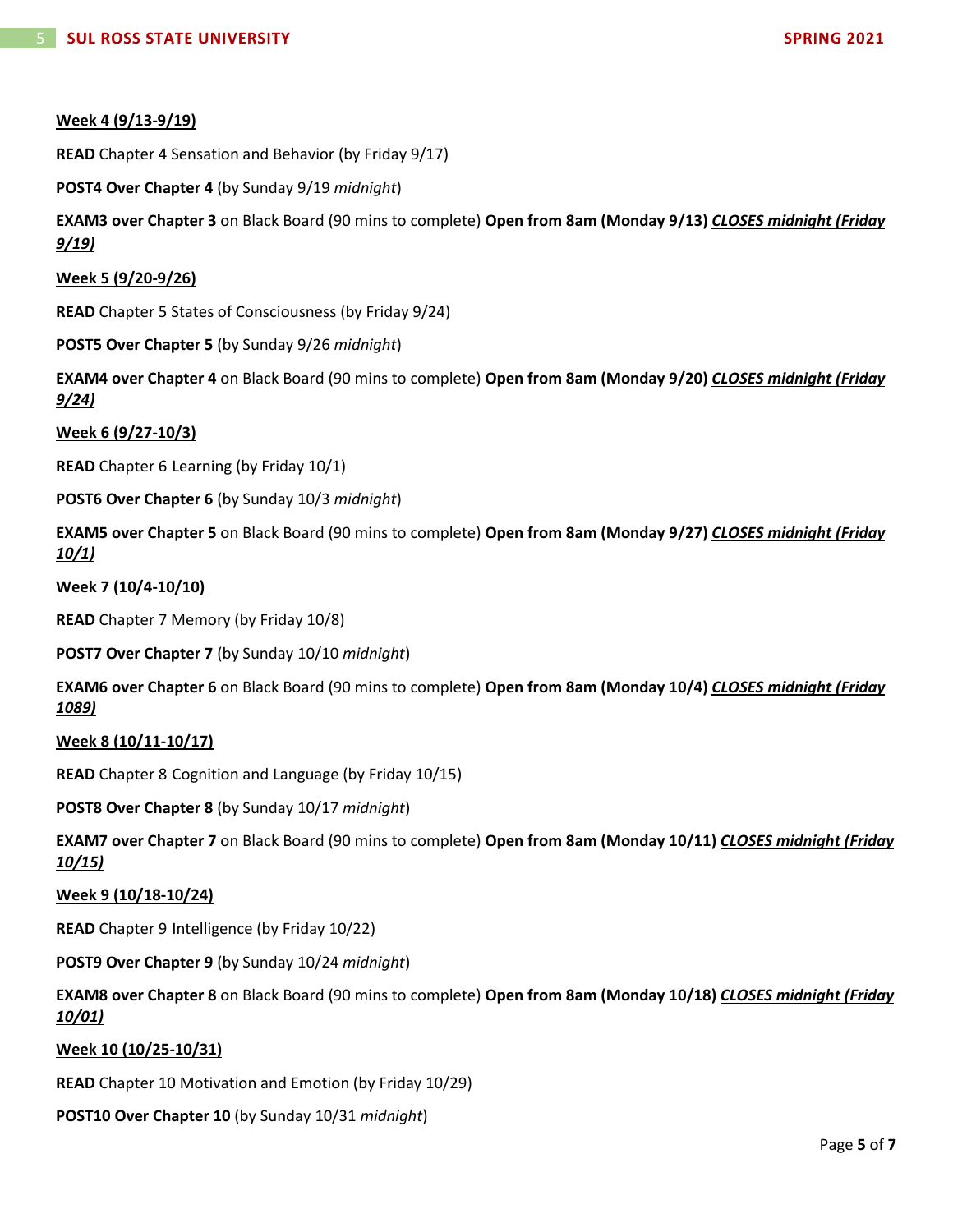**EXAM9 over Chapter 9** on Black Board (90 mins to complete) **Open from 8am (Monday 10/25)** *CLOSES midnight (Friday 10/29)*

## **Week 11 (11/1-11/7)**

**READ** Chapter 11 Sexuality and Gender (by Friday 11/5)

**POST11 Over Chapter 11** (by Sunday 11/7 *midnight*)

**EXAM10 over Chapter 10** on Black Board (90 mins to complete) **Open from 8am (Monday 11/1)** *CLOSES midnight (Friday 11/5)*

**Week 12 (11/8-11/14)**

**READ** Chapter 12 Development (by Friday 11/12)

**POST12 Over Chapter 12** (by Sunday 11/14 *midnight*)

**EXAM11 over Chapter 11** on Black Board (90 mins to complete) **Open from 8am (Monday 11/8)** *CLOSES midnight (Friday 11/12)*

#### **Week 13 (11/15-11/21) - MIDTERM**

**READ** Chapter 14 Health Psychology (by Friday 11/19) *(SKIP CHAPTER 13; NO POST13)*

**POST14 Over Chapter 14** (by Sunday 11/21 *midnight*) *(NO POST13)*

**EXAM12 over Chapter 12** on Black Board (90 mins to complete) **Open from 8am (Monday 11/15)** *CLOSES midnight (Friday 11/2)*

#### *Week 14 (11/22-11/28)*

*Thanksgiving Week – no classes 11/24-26*

#### **Week 15 (11/29-12/5)**

*Dead Day 12/2*

**READ** Chapter 15 Psychological Disorders (by Friday 12/3)

**POST15 Over Chapter 15** (by Sunday 12/5 *midnight*)

**FINAL EXAM14 over Chapter 14** on Black Board (90 mins to complete) **Open from 8am (Monday 11/29)** *CLOSES midnight (Friday 12/3) (NO EXAM13) ABSOLUTELY NO MAKE UP EXAMS – NO EXCEPTIONS*

**Week 16 (12/6-12/13)**

**SUMMARY PAPER due 12/6 (50 points)**

**It is your responsibility to make sure you have completed all your Discussion Posts, Exams, etc. verify in My Grades in Black Board BY 12/6**

Your lowest exam grade will be dropped once you submitted all of your assignments and before submitting your **final grade.**

*[12/8 FINAL GRADES DUE FOR GRADUATING STUDENTS DUE BY NOON] – Email to remind me!*

*12/11 Graduation*

*[12/13 FINAL GRADES DUE FOR CONTINUING STUDENTS DUE BY NOON]*